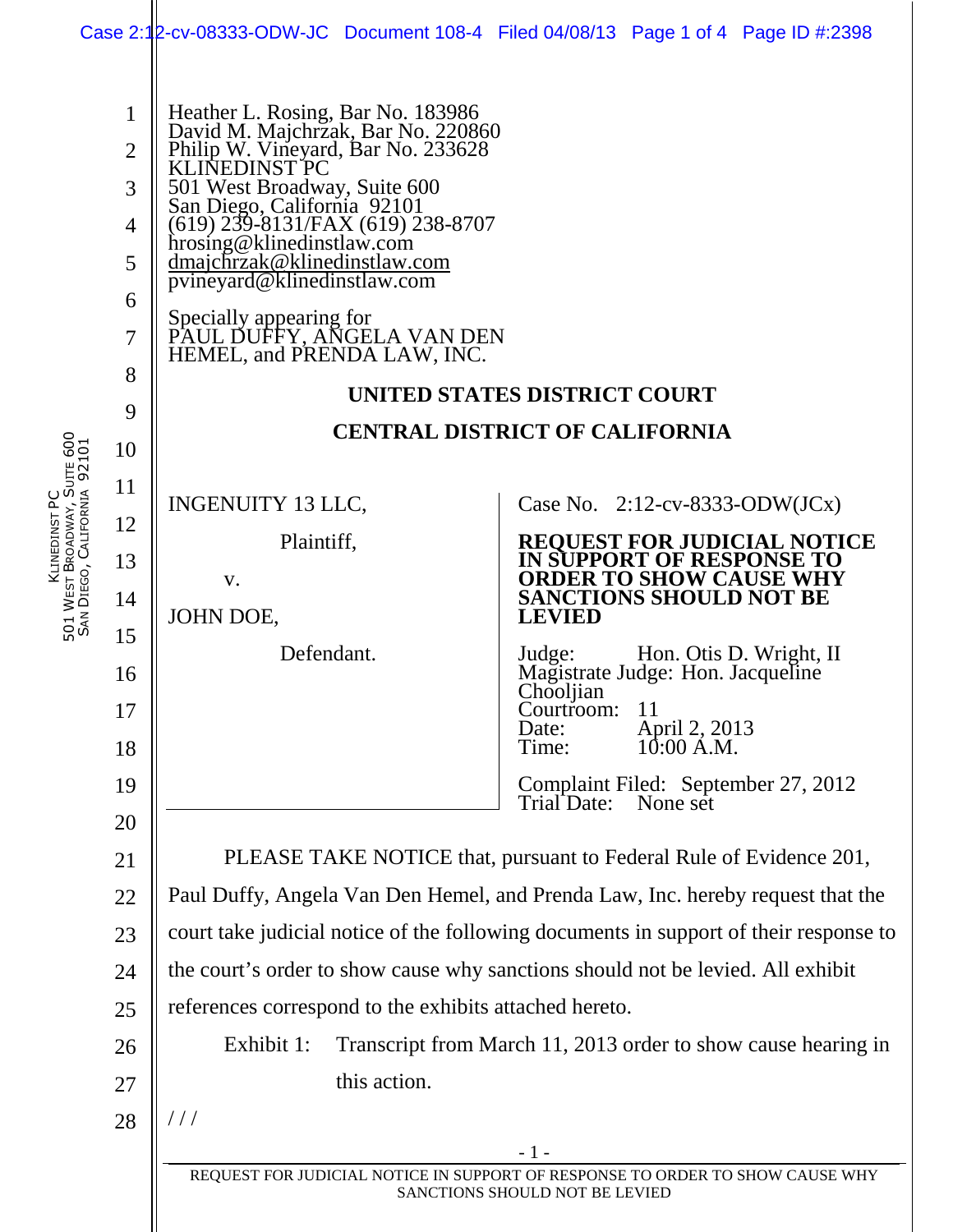Exhibit 2: Notices of allegations filed in United States District Court, Northern District of California, case no. 3:12-cv-02396; United States District Court, Central District of Illinois, case no. 1:12 cv-01258; United States District Court, Central District of Illinois, case no. 1:12-cv-01398; United States District Court, Northern District of Illinois, case no. 1:12-cv-03567; United States District Court, Northern District of Illinois, case no. 1:12-cv-03568; United States District Court, Northern District of Illinois, case no. 1:12-cv-03570; United States District Court, Northern District of Illinois, case no. 1:12-cv-04232; United States District Court, Northern District of Illinois, case no. 1:12-cv-04234; United States District Court, Northern District of Illinois, case no. 1:12-cv-04235; United States District Court, Northern District of Illinois, case no. 1:12-cv-04237; United States District Court, Northern District of Illinois, case no. 1:12-cv-04239; United States District Court, Northern District of Illinois, case no. 1:12-cv-04244; United States District Court, Northern District of Illinois, case no. 1:12-cv-05075; United States District Court, Northern District of Illinois, case no. 1:12-cv-05077; United States District Court, Northern District of Illinois, case no. 1:12-cv-08030; and United States Court of Appeal for the District Court of Columbia Circuit, case no. 12- 7135. Exhibit 3: Dismissals and/or motions for dismissals filed in United States District Court, Northern District of California, case no. 3:12-cv-

02396; United States District Court, Central District of Illinois, case no. 1:12-cv-01258; United States District Court, Central District of Illinois, case no. 1:12-cv-01398; United States

- 2 - REQUEST FOR JUDICIAL NOTICE IN SUPPORT OF RESPONSE TO ORDER TO SHOW CAUSE WHY SANCTIONS SHOULD NOT BE LEVIED

KLINEDINST PC 5<br>5<br>5 W<sub>EST</sub> BROADWAY, SUITE 600 SAN DIEGO, CALIFORNIA 92101 1

2

3

4

5

6

7

8

9

10

11

12

13

14

15

16

17

18

19

20

21

22

23

24

25

26

27

28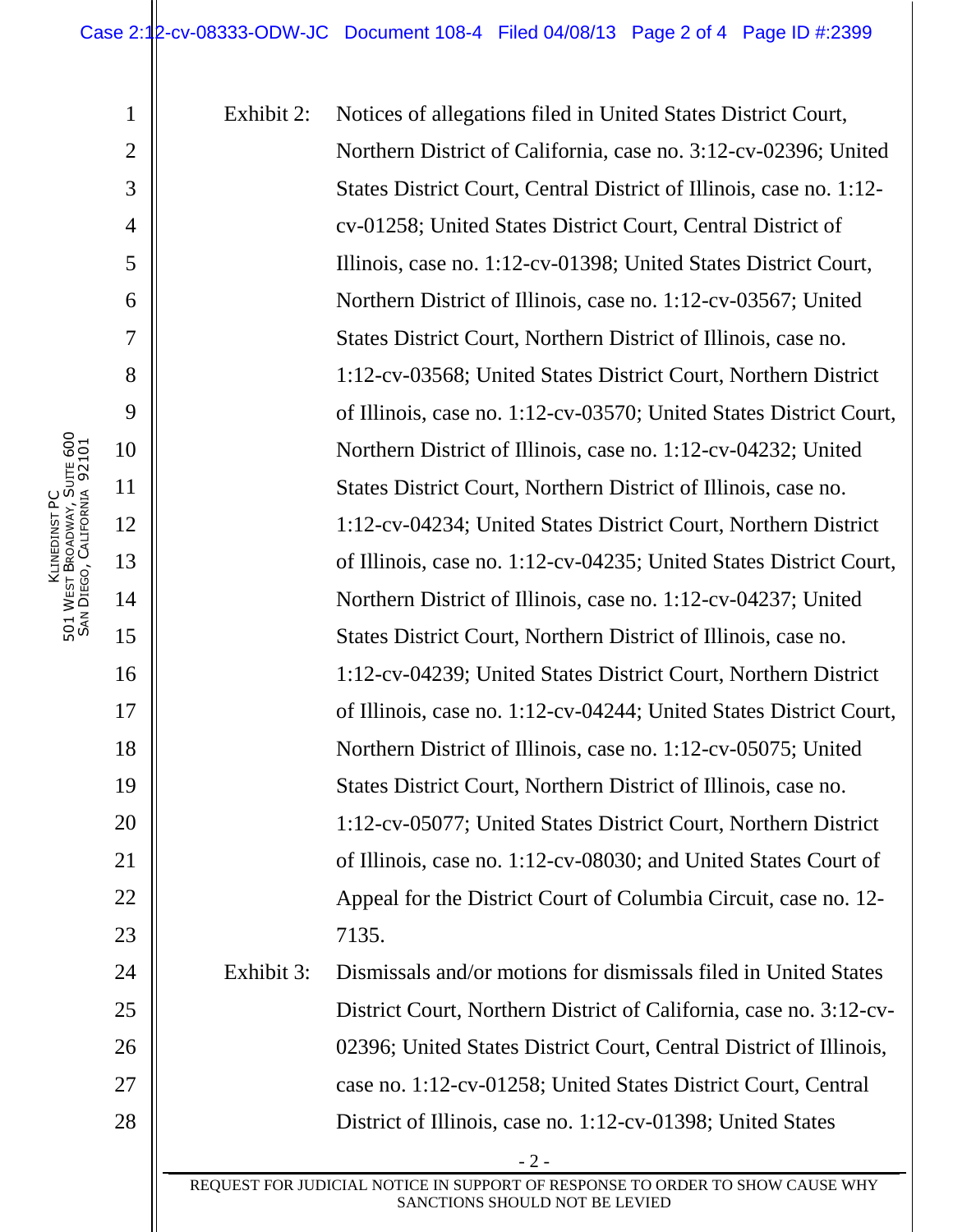District Court, Northern District of Illinois, case no. 1:12-cv-03567; United States District Court, Northern District of Illinois, case no. 1:12-cv-03568; United States District Court, Northern District of Illinois, case no. 1:12-cv-03570; United States District Court, Northern District of Illinois, case no. 1:12-cv-04232; United States District Court, Northern District of Illinois, case no. 1:12-cv-04234; United States District Court, Northern District of Illinois, case no. 1:12-cv-04235; United States District Court, Northern District of Illinois, case no. 1:12-cv-04237; United States District Court, Northern District of Illinois, case no. 1:12-cv-04239; United States District Court, Northern District of Illinois, case no. 1:12-cv-04244; United States District Court, Northern District of Illinois, case no. 1:12-cv-05075; United States District Court, Northern District of Illinois, case no. 1:12-cv-05077; and United States District Court, Northern District of Illinois, case no. 1:12-cv-08030. Exhibit 4: Related Case Order filed in United States District Court, Northern District of California, case no. 3:12-cv-04976-JSW, entitled Ingenuity 13 LLC v. Doe. Exhibit 5: Form  $CV-30<sup>1</sup>$ http://court.cacd.uscourts.gov/CACD/forms.nsf/0/0512227aaf19765e88256c1a005 e6748?OpenDocument

1

2

3

4

5

6

7

8

9

10

11

12

13

14

15

16

17

18

19

20

21

 $//$ 

 $//$ 

 $///$ 

 $//$ 

 $//$ 

 $///$ 

 $\frac{1}{1}$ 

22

23

24

25

26

27

28